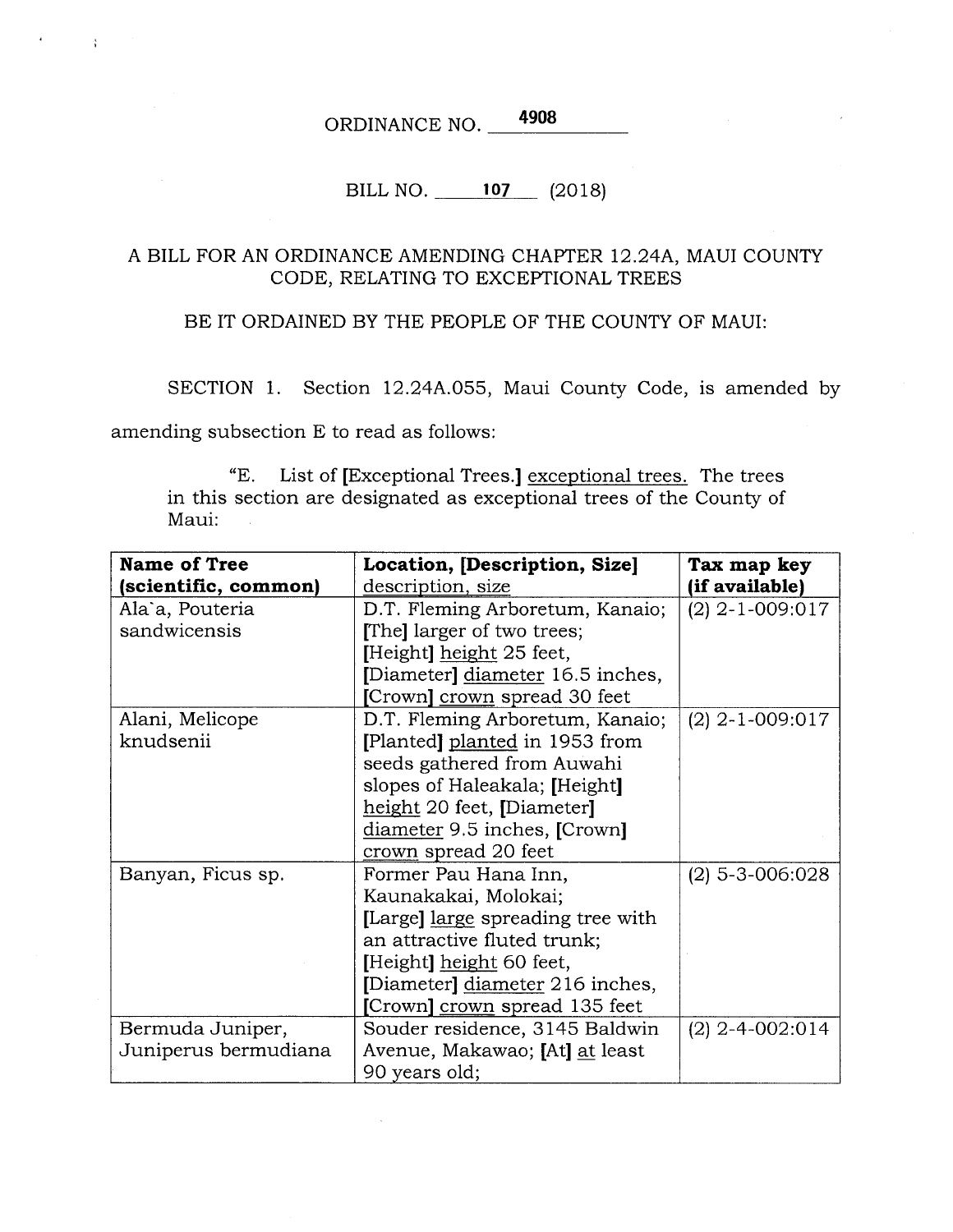|                          | [Height] height 45 feet,            |                   |
|--------------------------|-------------------------------------|-------------------|
|                          | [Diameter] diameter 61 inches,      |                   |
|                          | [Crown] crown spread 70 feet        |                   |
| Breadfruit, Ulu,         | Baldwin House, Lahaina;             | $(2)$ 4-6-008:007 |
| Artocarpus altilis       | [Height] height 45 feet,            |                   |
|                          | [Diameter] diameter 33 inches,      |                   |
|                          | [Crown] crown spread 36 feet        |                   |
| California Featherduster | Hale Paahao, Lahaina;               | $(2)$ 4-6-008:044 |
| [palm,] Palm,            | [Located] located on the old        |                   |
| Washingtonia filifera    | prison grounds;                     |                   |
|                          | [Height] height 40 feet,            |                   |
|                          | [Diameter] diameter 23 inches,      |                   |
|                          | [Crown] crown spread 12 feet        |                   |
| California Pepper Tree,  | 406 Lower Kimo Drive, Kula;         | $(2)$ 2-3-015:020 |
| Schinus molle            | Male tree planted in 1957 by        |                   |
|                          | Jack and Loraine Clayton at the     |                   |
|                          | first house built on Lower Kimo     |                   |
|                          | Drive; [Height] height 50 feet,     |                   |
|                          | [Diameter] diameter 53 inches,      |                   |
|                          | [Crown] crown spread 85 feet        |                   |
| Chinese Banyan, Ficus    | Kalana Pakui Building, Wailuku;     | $(2)$ 3-4-008:042 |
| microcarpa               | [Planted] planted by Dr. Hilario    |                   |
|                          | Moncado in 1937; [Height] height    |                   |
|                          | 65 feet, [Diameter] diameter 95     |                   |
|                          | inches, [Crown] crown spread        |                   |
|                          | 100 feet                            |                   |
| Hala (spineless) (5      | Old Maui High School campus,        | $(2)$ 2-5-004:014 |
| stands), Pandanus        | Hamakuapoko, Makawao;               |                   |
| tectorius                | height 25 feet, diameter multi      |                   |
|                          | trunks, crown spread 20 feet        |                   |
|                          | <u>(averages)</u>                   |                   |
| Halapepe (2 trees),      | D.T. Fleming Arboretum, Kanaio;     | $(2)$ 2-1-009:017 |
| <u>Chrysodracon</u>      | height 21 feet, diameter 2 feet,    |                   |
| auwahiensi               | crown spread 15 feet (averages)     |                   |
| Indian Banyan, Ficus     | Lahaina Court House Square,         | $(2)$ 4-6-001:009 |
| benghalensis             | listed on National Register of      |                   |
|                          | Historic Places;                    |                   |
|                          | [Planted] planted April 24, 1873    |                   |
|                          | by William O. Smith, [Sheriff]      |                   |
|                          | sheriff of Lahaina; [Height] height |                   |
|                          | 50 feet, [Diameter] diameter 180    |                   |
|                          | inches near ground level (10        |                   |
|                          | trunks), [Crown] crown spread       |                   |
|                          | $225$ feet                          |                   |
|                          |                                     |                   |

 $\frac{1}{2}$ 

 $\epsilon$ 

 $\sim 10^{-4}$ 

 $\sim 10^6$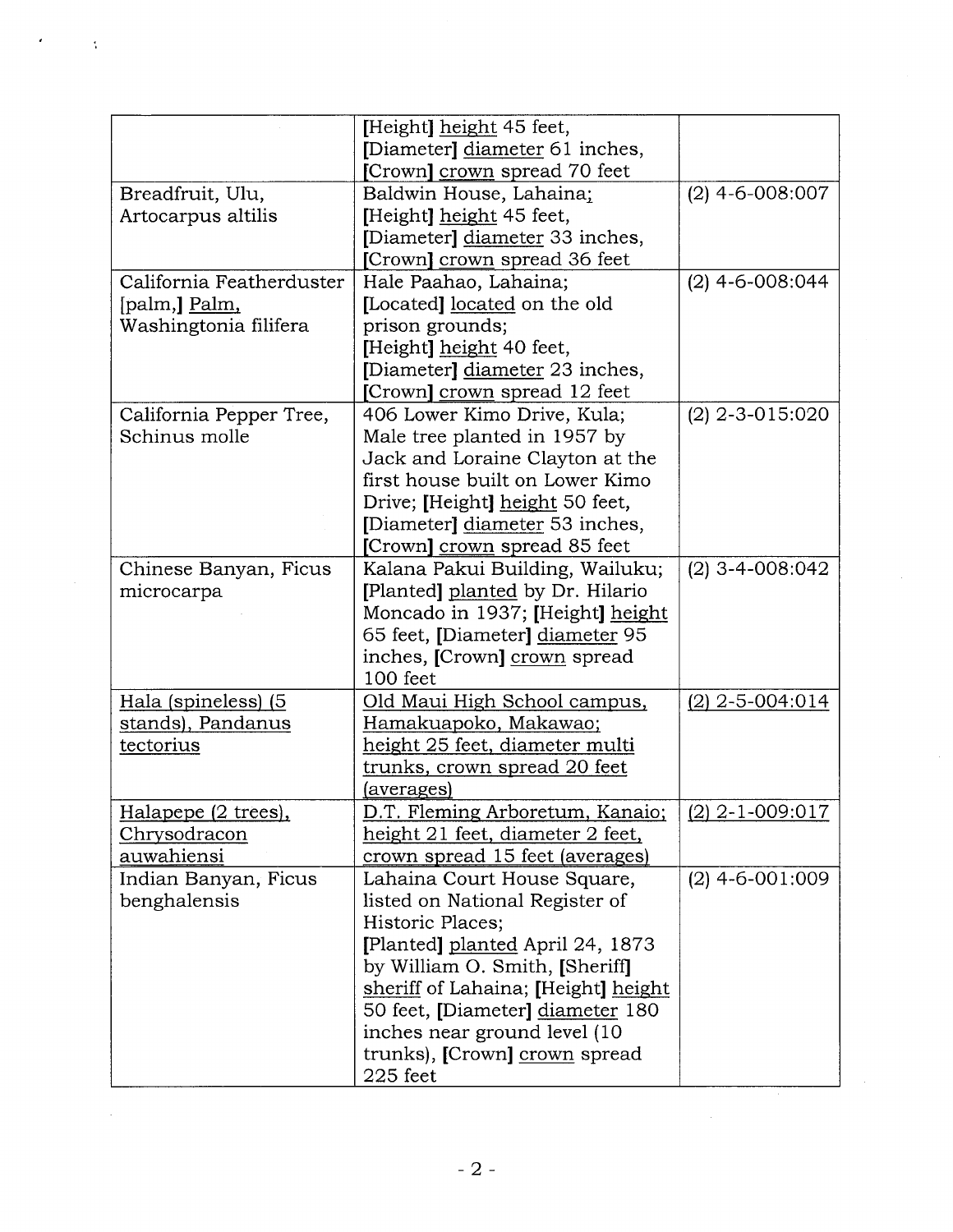| India Rubber Tree,      | Souder residence, 3145 Baldwin                        | $(2)$ 2-4-002:014 |
|-------------------------|-------------------------------------------------------|-------------------|
| Ficus elastica          | Avenue, Makawao; [At] at least                        |                   |
|                         | 90 years old; [Height] height 56                      |                   |
|                         | feet, [Diameter] diameter 88                          |                   |
|                         | inches, [Crown] crown spread                          |                   |
|                         | 135 feet                                              |                   |
| Jacaranda, Jacaranda    | 165 Hanamu Road, Makawao;                             | $(2)$ 2-4-010:001 |
| mimosifolia             | The blooms of the spreading                           |                   |
|                         | canopy and its pastoral setting                       |                   |
|                         | are the subject of many artists'                      |                   |
|                         | canvas; [Height] height 60 feet,                      |                   |
|                         | [Diameter] diameter 63.5 inches,                      |                   |
|                         | [Crown] crown spread 103 feet                         |                   |
| Kiawe, Prosopis pallida | Honoapiilani Highway,                                 | $(2)$ 3-6-001:013 |
|                         | [Oceanside] oceanside near mile                       |                   |
|                         | marker 11; [Historic] historic                        |                   |
|                         | landmark at ocean's edge with                         |                   |
|                         | two dominant lateral branches                         |                   |
|                         | and a horizontal branch that                          |                   |
|                         | reaches over the water; [Height]                      |                   |
|                         | height 30 feet, [Diameter]                            |                   |
|                         | diameter 102 inches, [Crown]                          |                   |
|                         | crown spread 50 feet                                  |                   |
| Kokio (4 trees), Kokia  | D.T. Fleming Arboretum, Kanaio;                       | $(2)$ 2-1-009:017 |
| cookei                  | height 15 feet, diameter 3 inches,                    |                   |
|                         | crown spread 6 feet (averages)                        |                   |
| Kou, Coria subcordata   | Baldwin House, Lahaina;                               | $(2)$ 4-6-008:007 |
|                         | [Height] height 35 feet,                              |                   |
|                         | [Diameter] diameter 22 inches,                        |                   |
|                         | [Crown] crown spread 45 feet                          |                   |
| Loulu Palm, Pritchardia | D.T. Fleming Arboretum, Kanaio;                       | $(2)$ 2-1-009:017 |
| <u>arecina</u>          | height 17 feet, diameter 7 inches,                    |                   |
|                         | crown spread 16 feet                                  |                   |
| Loulu Palm, Pritchardia | D.T. Fleming Arboretum, Kanaio;                       |                   |
|                         |                                                       | $(2)$ 2-1-009:017 |
| forbesiana              | height 21 feet, diameter 6 inches,                    |                   |
|                         | crown spread 12 feet                                  |                   |
| Loulu Palm, Pritchardia | D.T. Fleming Arboretum, Kanaio;                       | $(2)$ 2-1-009:017 |
| forbesiana              | [Largest] largest of four trees;                      |                   |
|                         | [Height] height 25 feet,                              |                   |
|                         | [Diameter] diameter 10.5 inches,                      |                   |
|                         | [Crown] crown spread 12 feet                          |                   |
| Mango (11 trees),       | Old Maui High School campus,<br>Hamakuapoko, Makawao; | $(2)$ 2-5-004:014 |

 $\sim 5$ 

4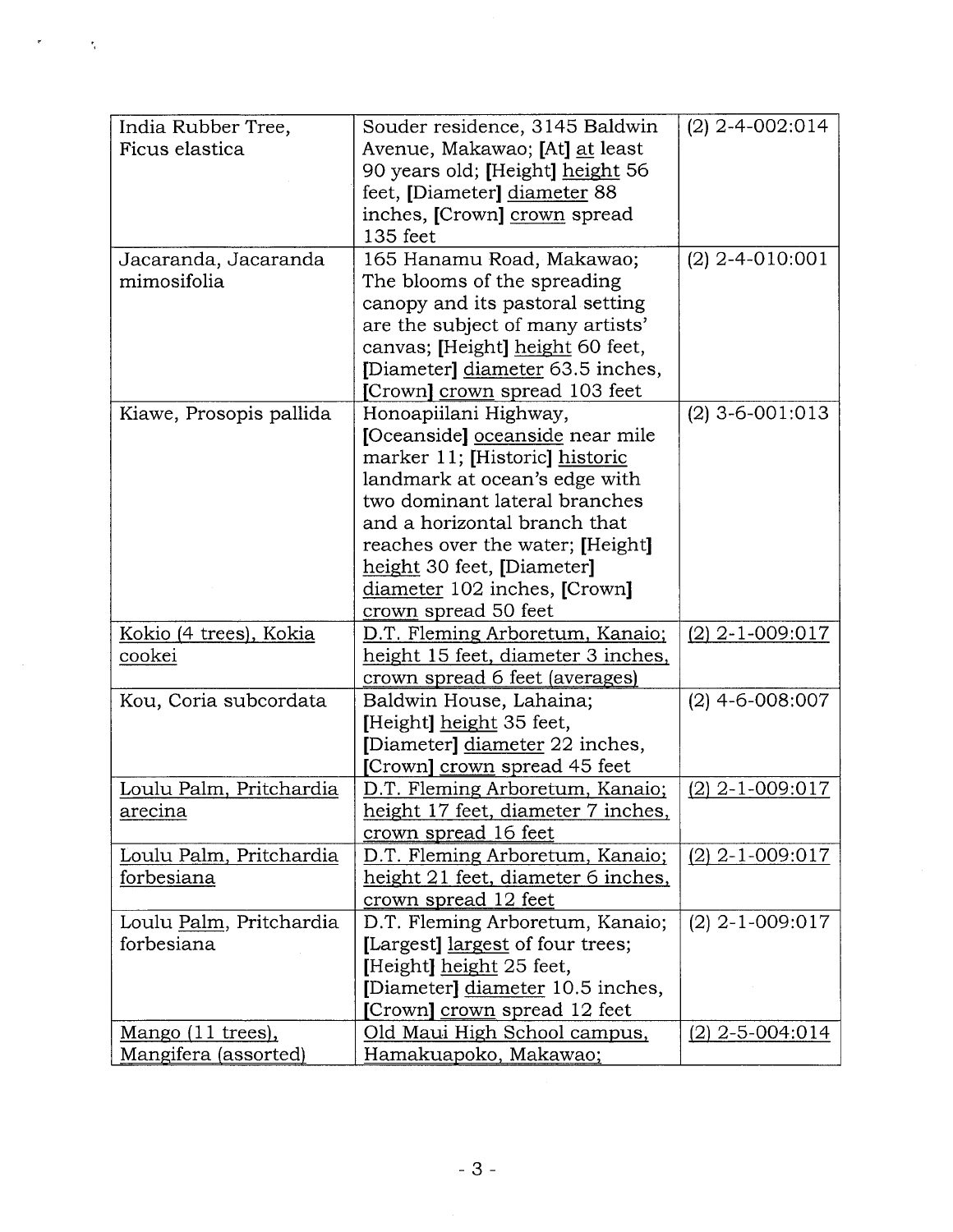|                        | height 40 feet, diameter 25          |                   |
|------------------------|--------------------------------------|-------------------|
|                        | inches, crown spread 35 feet         |                   |
|                        | (averages)                           |                   |
| Mexican Featherduster, | Hale Paahao, Lahaina;                | $(2)$ 4-6-008:044 |
| Washingtonia robusta   | On old prison grounds;               |                   |
|                        | [Height] height 55 feet,             |                   |
|                        | [Diameter] diameter 16 inches,       |                   |
|                        | [Crown] crown spread 10 feet         |                   |
| Monkey Pod, Samanea    | 4.32 mile stretch of Honoapiilani    | Not applicable    |
|                        | Highway with approximately 290       |                   |
| saman                  |                                      |                   |
|                        | monkey pod trees on South High       |                   |
|                        | Street, in front of the Wailuku      |                   |
|                        | Public Library and the old           |                   |
|                        | <u>Wailuku Court House, makai of</u> |                   |
|                        | High Street at the Wells             |                   |
|                        | intersection; height 50 feet,        |                   |
|                        | diameter 24-40 inches, crown         |                   |
|                        | spread 80 feet                       |                   |
| Monkey Pod (8 trees),  | Old Maui High School campus,         | $(2)$ 2-5-004:014 |
| Samanea saman          | Hamakuapoko, Makawao;                |                   |
|                        | height 35-50 feet, diameter 33-      |                   |
|                        | 120 inches, crown spread 72-75       |                   |
|                        | feet (averages)                      |                   |
| Monkey Pod, Samanea,   | Kaahumanu Church, Wailuku;           | $(2)$ 3-4-014:002 |
| saman                  | [Height] height 40 feet,             |                   |
|                        | [Diameter] diameter 78 inches,       |                   |
|                        | [Crown] crown spread 95 feet         |                   |
| Monkey Pod, Samanea    | Manager's residence, Kaanapali       | $(2)$ 3-4-014:060 |
| saman                  | Kai, Inc., 2145 Wells St., Ste.      |                   |
|                        | 301, Wailuku; [Height] height 50     |                   |
|                        |                                      |                   |
|                        | feet, [Diameter] diameter 57         |                   |
|                        | inches, [Crown] crown spread         |                   |
|                        | 130 feet                             |                   |
| Monkey Pod (10 trees), | 940 South Kihei Road, Kihei;         | $(2)$ 3-9-001:006 |
| Samanea saman          | height 30 feet, diameter 20          |                   |
|                        | inches, crown spread 30 feet         |                   |
| [Monkeypod] Monkey     | 980 South Kihei Road, Kihei;         | $(2)$ 3-9-        |
| Pod, Samanea saman     | [Large,] large, beautiful shade      | 011:004-0000      |
| (statard of 4)         | trees, aesthetic quality;            |                   |
|                        | [Height] height 25 feet (average),   |                   |
|                        | [Diameter] diameter 16-22            |                   |
|                        | inches, [Crown] crown spread 25      |                   |
|                        | feet                                 |                   |

 $\hat{\gamma}$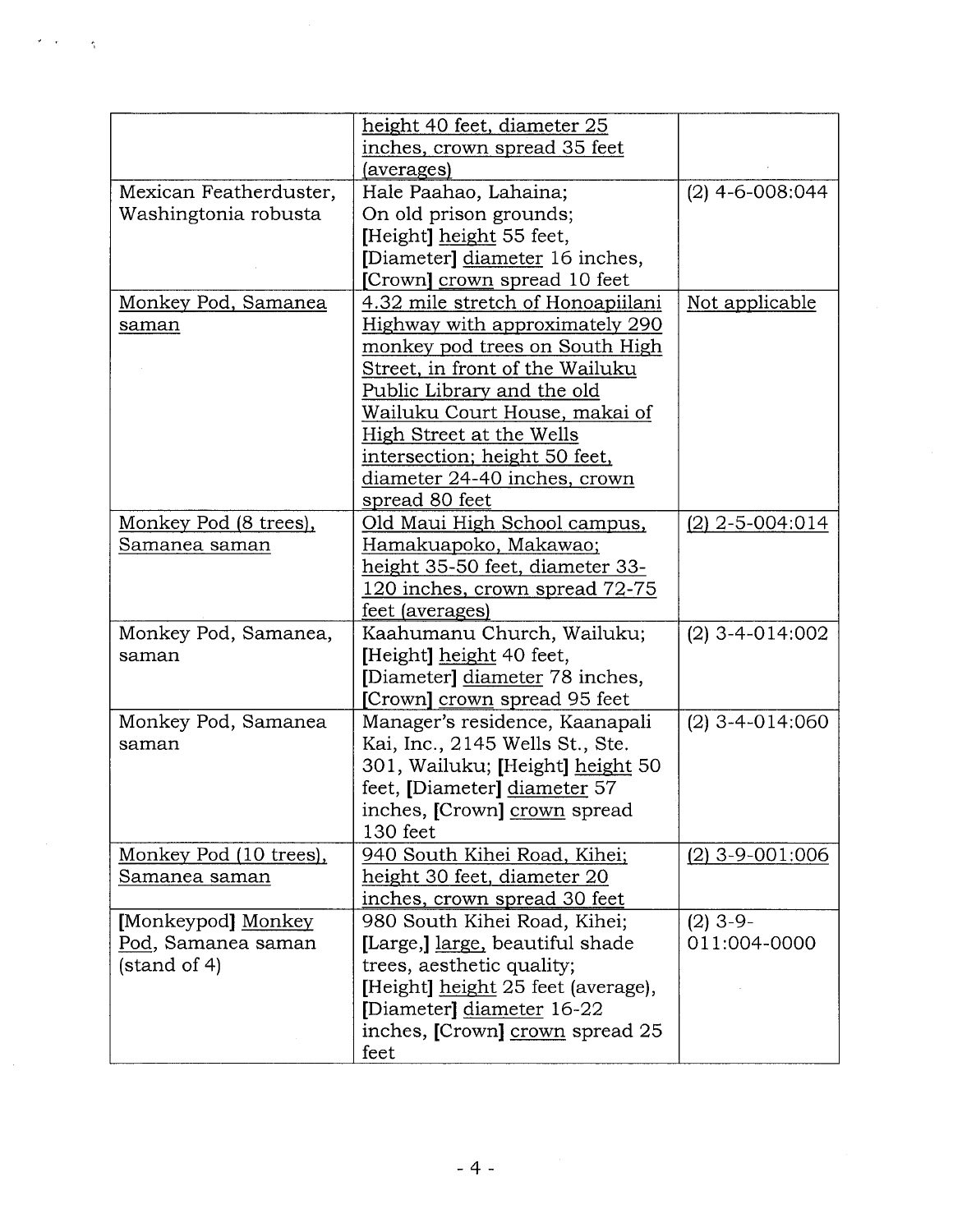| Monkey Pod, Samanea     | Hale Paahao, Lahaina;              | $(2)$ 4-6-008:044 |
|-------------------------|------------------------------------|-------------------|
| saman                   | [Old] old prison grounds;          |                   |
|                         | [Height] height 60 feet,           |                   |
|                         | [Diameter] diameter 69 inches,     |                   |
|                         | [Crown] crown spread 100 feet      |                   |
| Monkey Pod (187 trees), | Honoapiilani Highway from the      | $(2)$ 4-8-003:034 |
| Samanea saman           | north mile marker 16 to Luawai     |                   |
|                         | Street on the south in Olowalu;    |                   |
|                         | height 80 feet, diameter 18        |                   |
|                         | inches to 11 feet, crown spread    |                   |
|                         | up to 80 feet                      |                   |
| `Ohe (2 trees),         | D.T. Fleming Arboretum, Kanaio;    | $(2)$ 2-1-009:017 |
| Tetraplasadra           | [Planted] planted by D.T.          |                   |
| hawaiiensis             | Fleming; [Height] height 65 feet,  |                   |
|                         | [Diameter] diameter 35.5           |                   |
|                         | inches[;], [Crown] crown spread    |                   |
|                         | 45 feet (larger of 2 trees)        |                   |
| Ohia, Metrosideros      | Waikamoi Preserve, Haleakala       | $(2)$ 2-3-05:004  |
| polymorpha              | Ranch; [Aged] aged over 600        |                   |
|                         | years, the largest and oldest      |                   |
|                         | known specimen on Maui of this     |                   |
|                         | culturally significant species;    |                   |
|                         | [Height] height 80 feet,           |                   |
|                         | [Diameter] diameter 47 inches,     |                   |
|                         | [Crown] crown spread 108 feet      |                   |
| Plumeria (11 trees),    | Old Maui High School campus,       | $(2)$ 2-5-004:014 |
| Frangipani (assorted)   | Hamakuapoko, Makawao;              |                   |
|                         | <u>height 20 feet, diameter 19</u> |                   |
|                         | inches, crown spread 15 feet       |                   |
|                         | (averages)                         |                   |
| Podocarpus, Afrocarpus  | D.T. Fleming Arboretum, Kanaio;    | $(2)$ 2-1-009:017 |
| falcatus                | [Larger] larger of two trees;      |                   |
|                         | [Planted] planted by D.T.          |                   |
|                         | Fleming; [Height] height 70 feet,  |                   |
|                         | [Diameter] diameter 57 inches,     |                   |
|                         | [Crown] crown spread 70 feet       |                   |

 $\epsilon$  ,  $\epsilon$  ,  $\epsilon$  ,  $\chi$ 

 $\mathcal{A}^{\mathcal{A}}$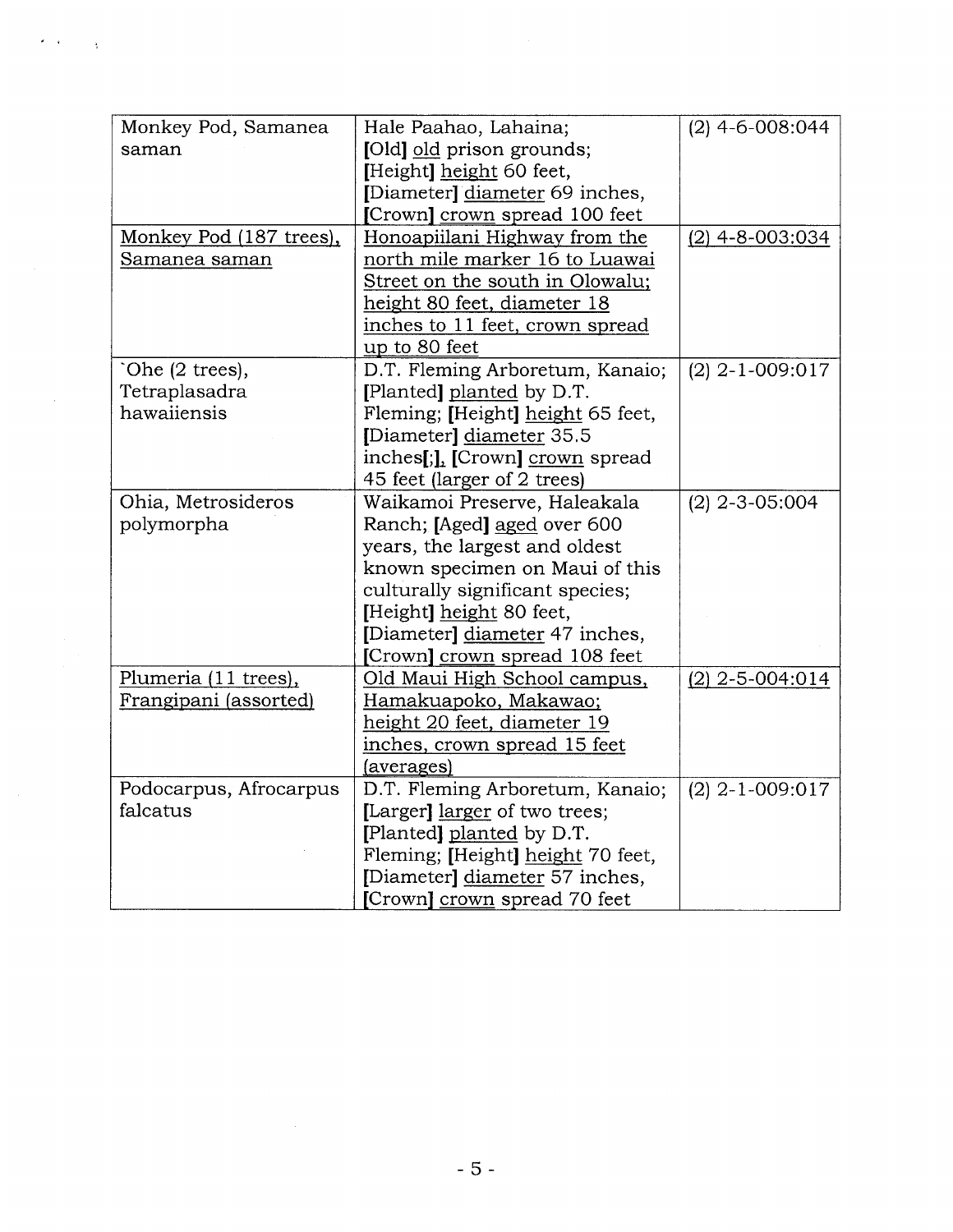| Rainbow [shower,]      | A 6.7 mile stretch of Baldwin      |                   |
|------------------------|------------------------------------|-------------------|
| Shower, Cassia x       | Avenue starting at 0.5 miles from  |                   |
| nealiae (85 trees)     | intersection of Hana Highway on    |                   |
|                        | Baldwin Avenue, Paia, and          |                   |
|                        | ending below `A`ala Place,         |                   |
|                        | Makawao; [Planted] planted by      |                   |
|                        | Ethel Baldwin and later by Mayor   |                   |
|                        | Hannibal Tavares; [Height] height  |                   |
|                        | 35 feet, [Diameter] diameter 15    |                   |
|                        | inches, [Crown] crown spread 30    |                   |
|                        | feet                               |                   |
| Royal Palm (23 trees), | Wailuku Elementary School,         | $(2)$ 3-4-007:001 |
| Roystonea regina       | Wailuku; [Around] around school    |                   |
|                        | entrance; [Height] height 50 feet, |                   |
|                        | [Diameter] diameter 15 inches,     |                   |
|                        | [Crown] crown spread 20 feet       |                   |
| Royal Palm, Roystonea  | Hale Paahao, Lahaina;              | $(2)$ 4-6-008:044 |
| regina                 | [Old] old prison grounds;          |                   |
|                        | [Height] height 50 feet,           |                   |
|                        | [Diameter] diameter 22 inches,     |                   |
|                        | [Crown] crown spread 17 feet       |                   |
| Royal Palm (20 trees), | Entrance to Lahainaluna High       | $(2)$ 4-6-018:005 |
| Roystonea regina       | School, Lahaina;                   |                   |
|                        | [Height] height 40 feet,           |                   |
|                        | [Diameter] diameter 16 inches,     |                   |
|                        | [Crown] crown spread 15 feet       |                   |
| Royal Palm (18 trees), | Old Maui High School campus,       | $(2)$ 2-5-004:014 |
| Roystonea regia        | Hamakuapoko, Makawao;              |                   |
|                        | height 30 feet, diameter 20        |                   |
|                        | inches, crown spread 20 feet       |                   |
|                        | (averages)                         |                   |
| True Kamani,           | Lahainaluna High School,           | $(2)$ 4-6-018:012 |
| Calophyllum            | Lahaina; [Height] height 60 feet,  |                   |
| inophyllum             | [Diameter] diameter 60 inches,     |                   |
|                        | [Crown] crown spread 80 feet       |                   |
| True Kamani,           | Old Hana School, Hana; [Over]      | $(2)$ 1-4-004:030 |
| Calophyllum            | over 90 years old; [Fronting]      |                   |
| inophyllum             | fronting the school;               |                   |
|                        | [Height] height 31 feet,           |                   |
|                        | [Diameter] diameter 72.6 inches,   |                   |
|                        | [Crown] crown spread 101 feet      |                   |
| West India Locust,     | Manager's residence, Kaanapali     | $(2)$ 3-4-014:060 |
| Hymenaea courbaril     | Kai, Inc., 2145 Wells St., Ste.    |                   |
|                        | 301, Wailuku;                      |                   |

 $\epsilon = \frac{1}{\sqrt{2}}$ 

 $\sim 2$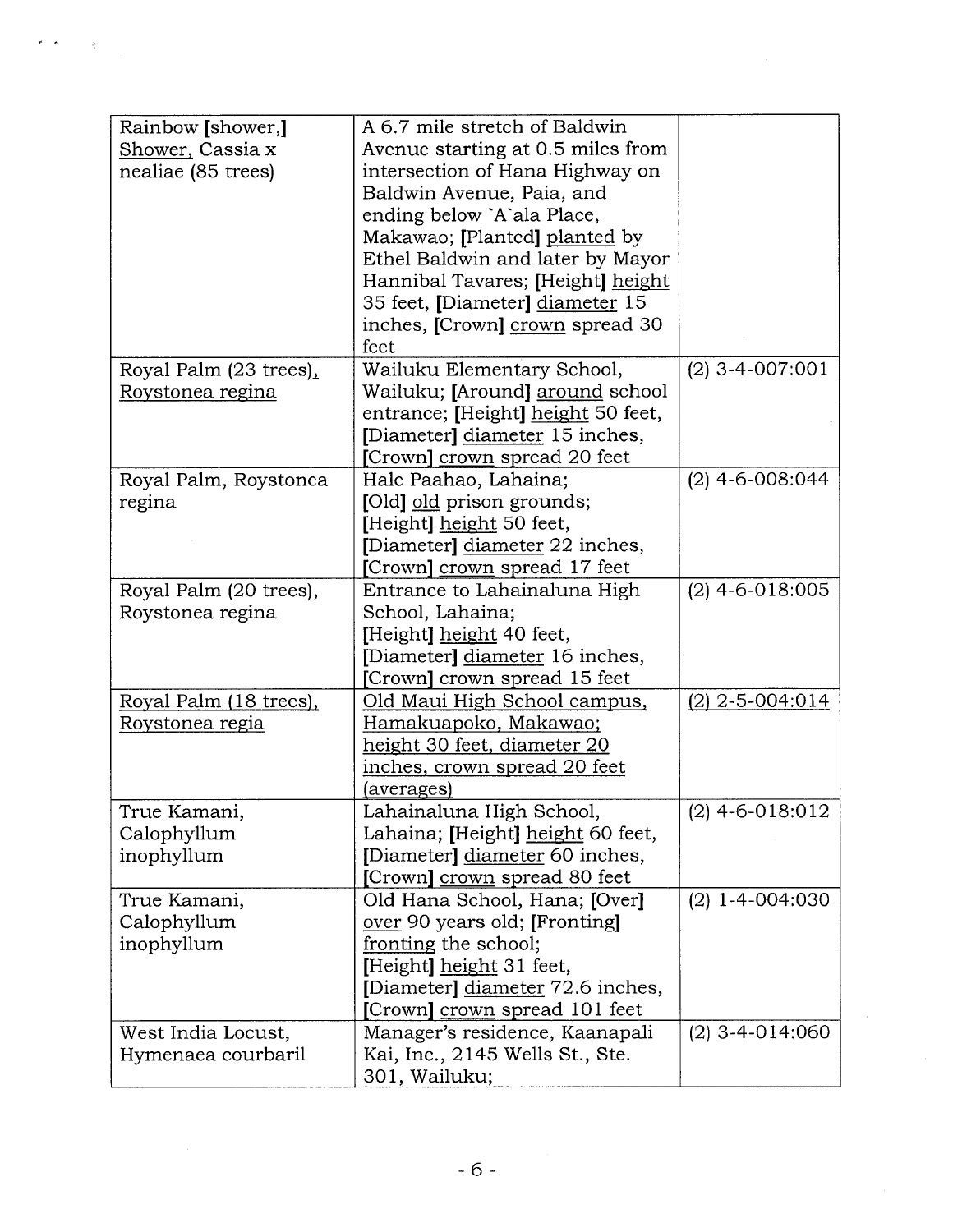| [Height] height 75 feet,       |                              |
|--------------------------------|------------------------------|
| [Diameter] diameter 39 inches, |                              |
|                                |                              |
| Kuheia LZ1, Luamakika,         | Not applicable               |
| Kaho'olawe; height 7 feet,     |                              |
| diameter 23 inches, crown      |                              |
| spread 16 feet                 |                              |
|                                | [Crown] crown spread 80 feet |

SECTION 2. New material is underscored. Material to be repealed is bracketed. In printing this bill, the County Clerk need not include the brackets, the bracketed material, or the underscoring.

SECTION 3. This ordinance shall take effect upon its approval.

APPROVED AS TO FORM AND LEGALITY:

 $\mathcal{A}=\mathcal{B}$ 

 $\overline{\mathcal{C}}$ MIMI DESJARDINS **\}** 

Department of the Corporation Counsel County of Maui LF 2018-0983/2017-0099 PRL-43 2018-10-22 Ord chap 12.24A